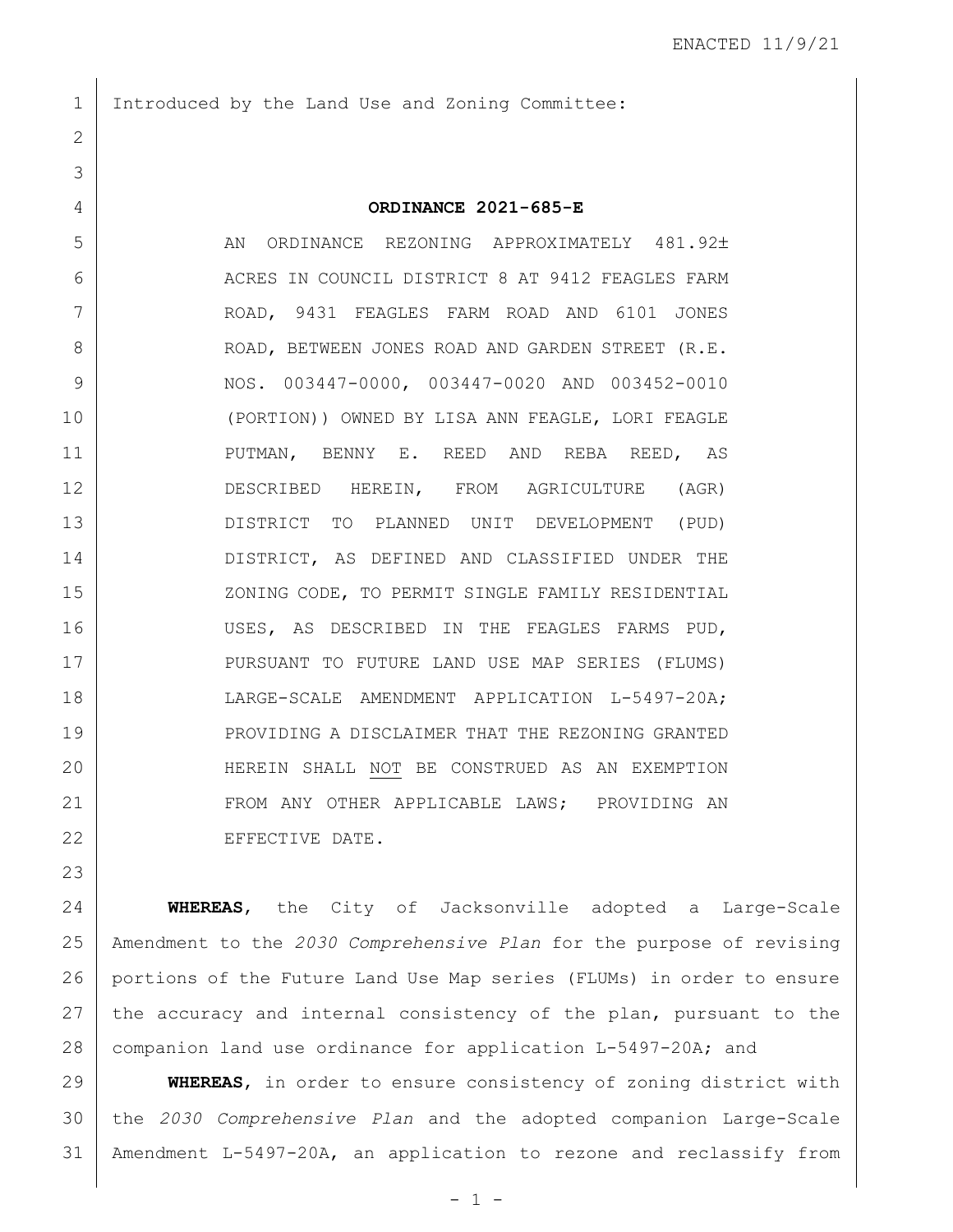Agriculture (AGR) District to Planned Unit Development (PUD) District was filed by Paul Harden, Esq., on behalf of Lisa Ann Feagle, Lori Feagle Putman, Benny E. Reed and Reba Reed, the owners of 4 | approximately 481.92± acres of certain real property in Council District 8, as more particularly described in Section 1; and

 **WHEREAS**, the Planning and Development Department, in order to ensure consistency of this zoning district with the *2030 Comprehensive Plan*, has considered the rezoning and has rendered an advisory opinion; and

 **WHEREAS**, the Planning Commission has considered the application 11 and has rendered an advisory opinion; and

 **WHEREAS**, the Land Use and Zoning (LUZ) Committee after due notice 13 | held a public hearing and made its recommendation to the Council; and

 **WHEREAS**, the City Council after due notice held a public hearing, taking into consideration the above recommendations as well as all 16 oral and written comments received during the public hearings, the Council finds that such rezoning is consistent with the *2030 Comprehensive Plan* adopted under the comprehensive planning ordinance for future development of the City of Jacksonville; and

 **WHEREAS**, the Council finds that the proposed PUD does not affect adversely the orderly development of the City as embodied in the *Zoning Code*; will not affect adversely the health and safety of residents in the area; will not be detrimental to the natural 24 environment or to the use or development of the adjacent properties 25 in the general neighborhood; and the proposed PUD will accomplish the objectives and meet the standards of Section 656.340 (Planned Unit Development) of the *Zoning Code* of the City of Jacksonville; now, 28 therefore

**BE IT ORDAINED** by the Council of the City of Jacksonville: **Section 1. Subject Property Location and Description.** The 31 | approximately 481.92± acres (R.E. Nos. 003447-0000, 003447-0020 and

 $- 2 -$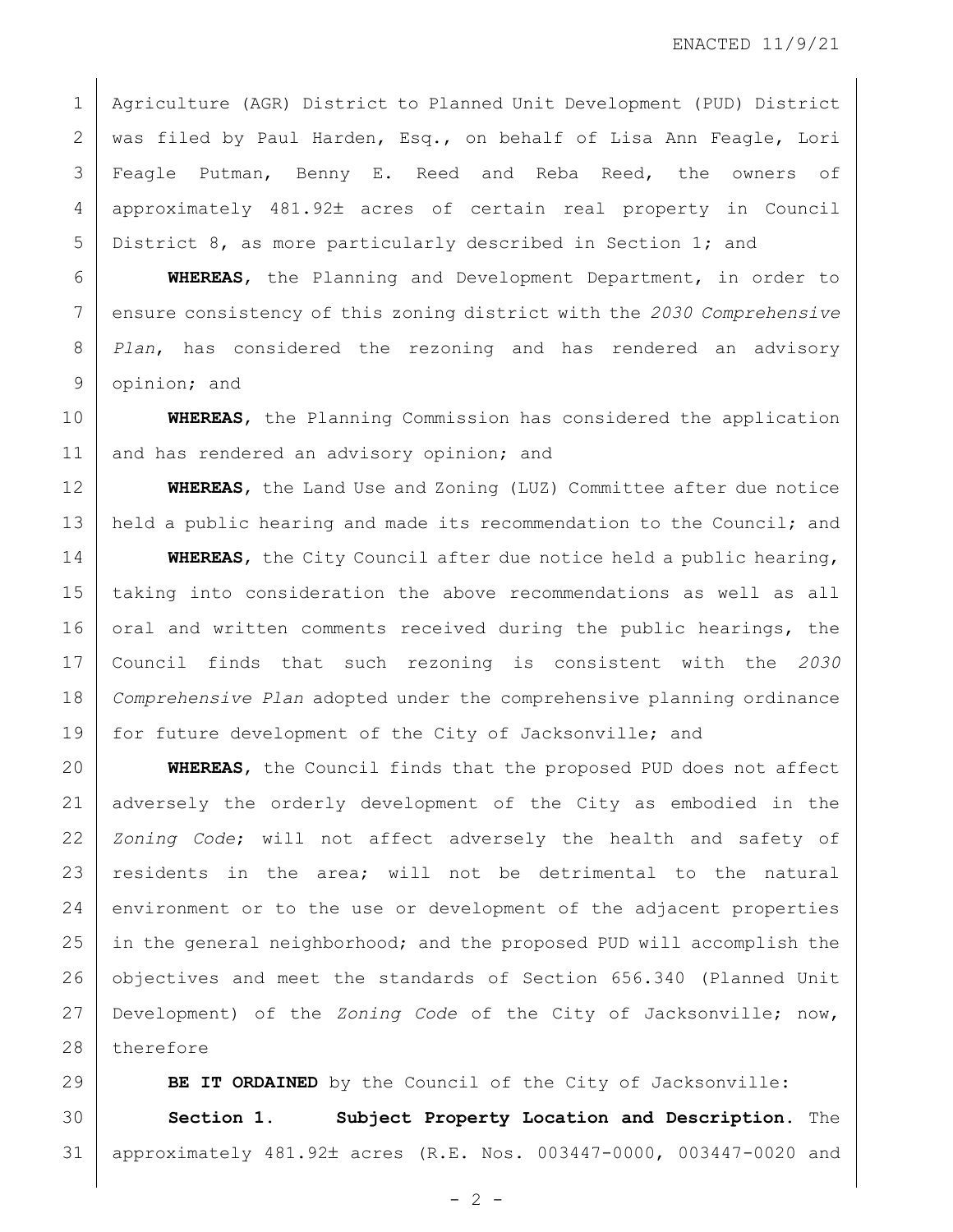003452-0010 (portion)) are in Council District 8 at 9412 Feagles Farm Road, 9431 Feagles Farm Road and 6101 Jones Road, between Jones Road and Garden Street, as more particularly described in **Exhibit 1**, dated July 20, 2021, **attached hereto** and incorporated herein by this 5 reference (the "Subject Property").

 **Section 2. Owner and Applicant Description.** The subject 7 | property is owned by Lisa Ann Feagle, Lori Feagle Putman, Benny E. 8 Reed and Reba Reed. The applicant is Paul Harden, Esq., 1431 Riverplace Boulevard, Suite 901, Jacksonville, Florida 32207; (904) 396-5731.

 **Section 3. Property Rezoned.** The Subject Property, pursuant to adopted companion Large-Scale Amendment L-5497-20A, is hereby rezoned and reclassified from Agriculture (AGR) District to Planned Unit Development (PUD) District. This new PUD district shall 15 generally permit single family residential uses, and is described, 16 shown and subject to the following documents, **attached hereto**:

**Exhibit 1** – Legal Description dated July 20, 2021.

**Exhibit 2** – Subject Property Map (prepared by P&DD).

**Exhibit 3** – Written Description dated August 31, 2021.

**Exhibit 4** – Site Plan dated August 31, 2021.

 **Section 4. Contingency.** This rezoning shall not become effective until 31 days after adoption of the companion Large-Scale Amendment unless challenged by the state land planning agency; and further provided that if the companion Large-Scale Amendment is 25 challenged by the state land planning agency, this rezoning shall not become effective until the state land planning agency or the Administration Commission issues a final order determining the companion Large-Scale Amendment is in compliance with Chapter 163, *Florida Statutes.*

 **Section 5. Disclaimer.** The rezoning granted herein shall 31 | not be construed as an exemption from any other applicable local,

- 3 -